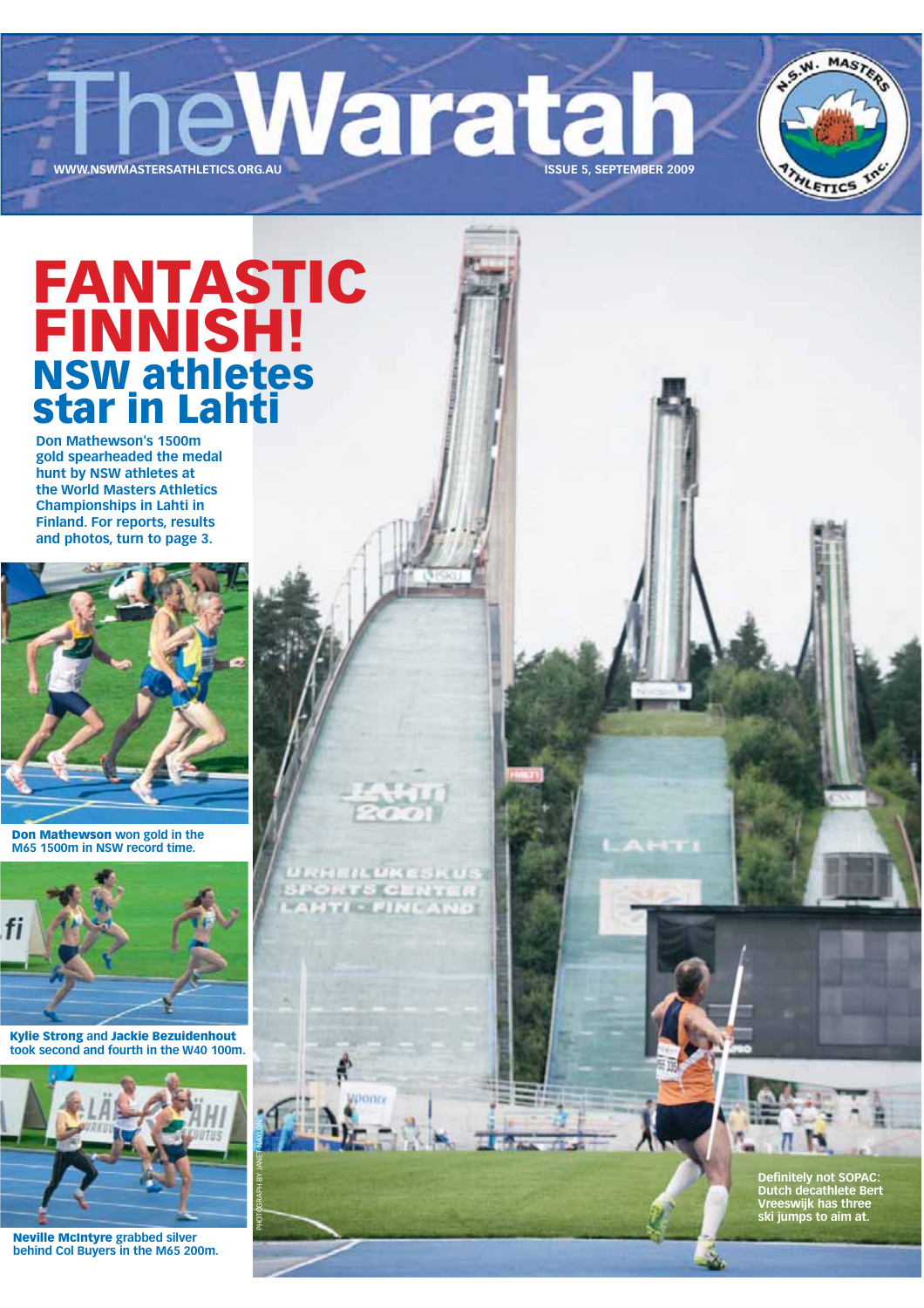## The Waratah | the presidential address

## **Games on!**

The World Masters Games in Sydney are a wonderful opportunity to show off our sport – and our fair city.

**ISN'T IT GREAT to see** athletics getting such a high profile with the wonderful performances at the Berlin World Championships? Usain Bolt's 100m and 200m have really captured the imagination of the public. I'm sure many at the upcoming World Masters Games would like to display 'Bolt arms' in celebration of their successes but I would settle for a pair of 'Bolt legs'. I don't know if they come in a throwing adaptation but they could be some use in other events.

From an Australian perspective, the Berlin World Championships must be the most successful world-level event for a long time. Two golds and two bronzes is a great national haul at this level. It would be remiss not to mention that the discus gold by NSW's Dani Samuels is the first by any Australian thrower at this level. In fact, women's throwing has a strong antipodean flavour, with New Zealand's Valerie Vili winning the shot put. The Ashes are gone, the rugby is never going to happen so why aren't conversations filled with discussions about Australian triumphs in Berlin  $-$  and Lahti? In this issue of The Waratah, there's a wrap of our athletes' performances in Lahti. Great to see that so many NSW Masters went to Finland and it's pleasing that all performed so well.

#### **SUPER SPRINGWOOD**

The annual Springwood Throws day was held on August 23 in glorious

weather. Unfortunately, Brett Sowerby, who always acts as a genial host on the day, was ill. The Springwood club rallied round and all participants enjoyed the day, achieving a swag of PBs and championship records (see page 8 for details).

Good results that I am aware of include: good shot putting by newcomer (to NSWMA) Leo Christopher: Ron Heeps continuing to do well in the weight throw; and good throws by Ron Simcock in several events. Ron's efficient and apparently effortless technique is an object lesson for all throwers. NSWMA **Secretary Mark Johnston** managed a 40m+ hammer throw for a Springwood record. It was good to see **Gregor Nicol back competing** after the installation of a pacemaker. He was in fine form: entertaining everyone in his inimitable style and doing a sterling job officiating. Keith James managed a few standing throws to test the recovery of his right leg. I can let the membership know that, against all advice. Keith has made a limited return to the racquetball court – an integral part of his preparation for the World Masters Games.

#### **FIRST MASTERS MILE**

On August 29, the inaugural Masters Mile was held at Illawong. Simon Butler-White, our able editor, is to be congratulated for this initiative. Simon has helped establish a good working relationship between Illawong and NSWMA.

It's certainly to the advantage of our members to have access to such good facilities such as those found at The Ridge. All winners over the mile in their age groups set NSW records and there was one Australian record by John Warren in the M70 category, breaking a mark that had stood since 2002. Well done to all the record-setters. particularly John.



John Warren set an Australian record in the Masters Mile.

#### **WORLD MASTERS GAMES**

The World Masters Games are approaching rapidly and many NSWMA members have entered. The scale of this celebration of sport is staggering: I believe there are almost 30 000 competitors in total, with not far short of 3000 athletes. It's a wonderful opportunity to welcome visitors with similar interests to Sydney. I feel confident that the city will have that generous, friendly feeling that it had for the Olympics in 2000. Our family was in Melbourne on holiday when the World Masters Games



**TONY BAKER** 

were held there in  $2002 - it$ was a great atmosphere, with lots of mature sportspeople using the public transport system and clearly having a great time in Melbourne.

I want to wish all our members well for the World Masters Games. I hope to read reports in the next edition of The Waratah of outstanding successes by NSW athletes. whether it be records, medals or personal bests. If nothing else, I do hope everyone has a positive experience, getting out on the track or field and doing your best, as well as participating in the social events. We should all feel that we are ambassadors for Sydney, NSW, Australia and our sport and welcome interstate and overseas visitors to ensure that their experience of the WMG and associated events is a good one.

#### **THAT TRIVIA**

The answers to the trivia questions from the July Waratah: The laurel wreath (or branch) was the prize at the Pythian Games, which were held every four years at Delphi, two years out of phase with the Olympic Games. The prize at the ancient Olympics was an olive branch from a tree in the sacred grove. Other so-called Panhellenic Games were the Nemean Games. where wild celery was the prize, and the Isthmian Games (Corinth), where the prize was a pine branch. It looks like the Grand Slam would yield some useful soup ingredients and some wood to cook it!

-TONY BAKER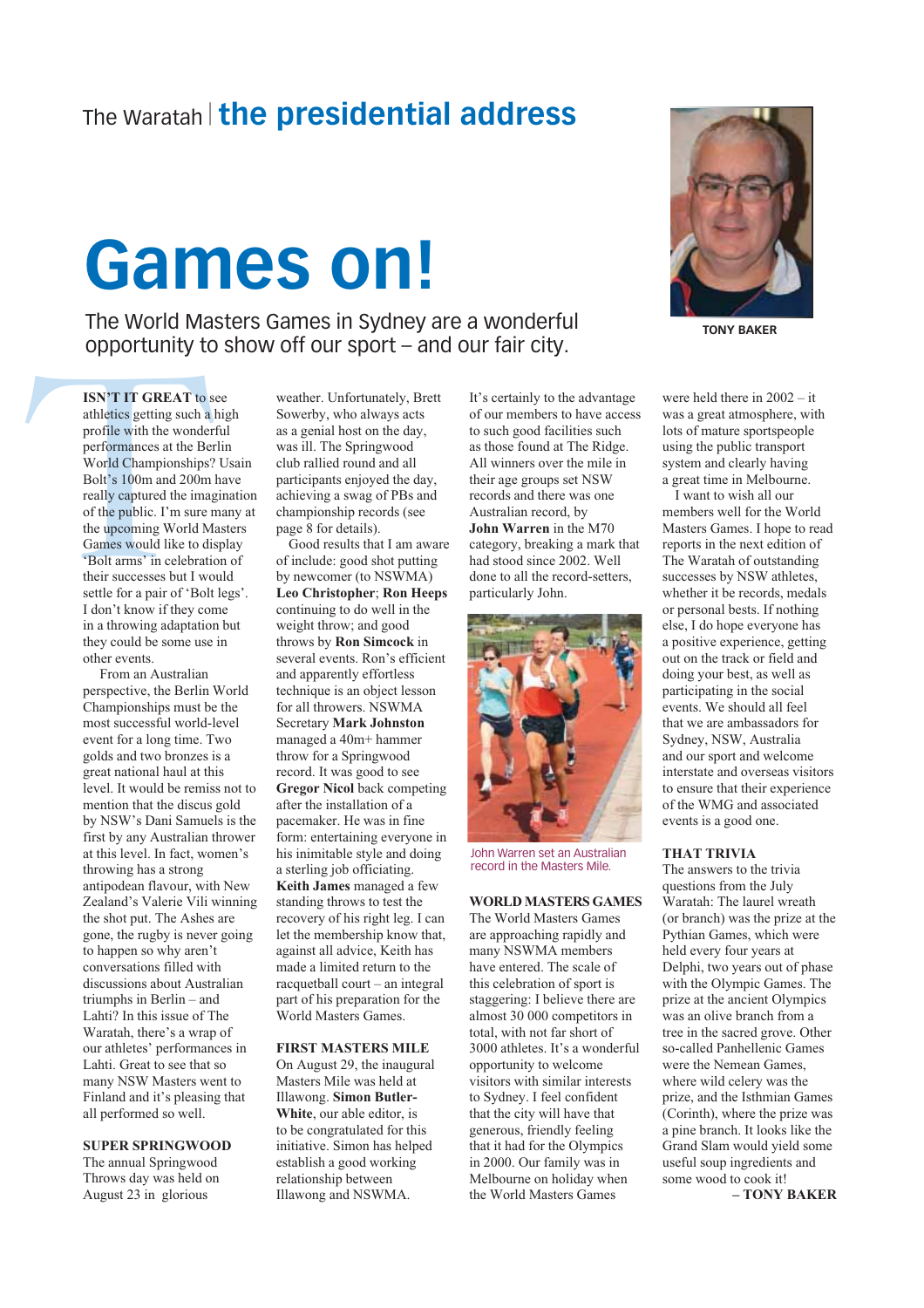## The Waratah 2009 world athletics championships

## **Our ace Lahti party K HID MASTERS**

NSW athletes returned from the World Masters Athletics championships with gold, silver and bronze – and a world relay record, reports **Simola Bergland-Wiljakainen**.

### **DISTANCE STAR Don**

Mathewson (M65) led the medal haul for NSWMA athletes representing Australia at the 18th Masters World Championships in Finland in August, returning to Sydney with an individual gold in the 1500m, a bronze in the 800m and a team gold in the crosscountry, his seventh placing securing gold for team-mates Peter Sandery (SA, third) and Albert Carse (Qld, sixth) and setting a NSW record of 32:23.

Don's 1500m win in 4.59.04 also came in NSW record time, breaking the six-year-old mark of 5:02.21 set by John Warren - and caps a stellar season. In March, Don set a NSW M60 3000m record (10:46.44) and was a member of relay squads that set NSW records in the M60 4 x 100m (at the State titles at Bankstown) the 4 x 400m (at the Adelaide Nationals) – and an Australian record in the 4 x 800m. Don also won the M65 title at the NSW short-course crosscountry championships in July.

Don writes of his Lahti experience: "The main reason I participated at the World Championships was the encouragement I received from other athletes, particularly from fellow NSW Masters member Tony Ireland. My birthday last July placed me in the next age group and Tony mentioned that my times could result in success in Finland.

"Having collected team gold in the 8km cross-country on the first day of the competition with Peter Sandery and Albert Carse, and then a bronze in the 800m, I was determined to bring home the gold in the 1500m, my best event.

**NAYLON** 

ANET

 $\mathbb{R}$ 

HOTOGRAPH

"Qualifying fastest in the



Kylie Strong, Jackie Bezuidenhout, Gianna Mogentale and Julie Brims took gold in the W40 4 x 100m and set a new world record.

heats gave me confidence, but I was unsure whether to lead from the front or stay with the frontrunners and work hard with 400m to go.

"As the race was at 5pm, I had a nervous day. A late text message before the race from my coach in Australia, Steve Whelan, encouraged me to stay behind the frontrunners and then kick at the end. Although the lap times were slower than I wanted, I picked up the pace in the last lap behind a British runner.

"Into the final bend, with 100m to go, the Norwegian who won the 800m was leading, but I was feeling strong and with around 80m remaining. I kicked and, to my great relief, he wasn't able to keep up. It was an exhilarating feeling near the finish when I realised that I would win and become world champion.

"The loud encouragement from the Aussie spectators and the expectation from those at home in Sydney was a great motivator. A very excited Tony Ireland was on the track

at the end of the race to congratulate me and I'm grateful he took the time earlier in the year to encourage me to compete in Lahti.

"It has been a memorable experience, not only on the track, but meeting masters athletes from so many countries, getting to know the Australian contingent and being part of the friendly atmosphere in Lahti."

#### **RELAY WORLD RECORD**

A world record fell to an Australian relay team comprising three NSW track stars. Gianna Mogentale. **Kylie Strong and Jackie Bezuidenhout** combined with Oueenslander Julie Brims to win gold and break the WR in the W40 4 x 100m relay, their time of 48.01, breaking the record of 48.22, set by a French quartet in 2006.

This is the second world record for Gianna, Kylie and Julie - at the Sydney Nationals in 2008 they teamed with NSW's Ranell Hobson to break the W35 4 x 100m mark.

The same flying foursome won a second  $gold - in the$ W40 4 x 400m, in 4:04.84. The two relay golds and WR were particularly satisfying for Jackie Bezuidenhout, who had missed winning a bronze in the 100m by an agonising one onehundredth of a second, clocking 12.80. Jackie also finished sixth in the  $200m$  in  $26.65$ .

In addition to their relay golds, Gianna (W45) won three bronze medals  $-$  in the  $100m(12.55), 200m(26.36)$ and 400m (1:00.91), and Kylie (W40) won silver in the 100m  $(12.61)$  and finished fourth in the long jump  $(5.11)$  and 200m (26.01). Kylie was thrilled with her silver medal in the 100m. "I was so nervous before the start," said Kylie, "but I'm so happy now."

**Sprinter Neville McIntyre** won three silver medals, in the  $100m(12.73), 200m(26.54)$ and 400m (1:00.75). He also teamed with fellow NSW athlete Tony Ireland to win gold in the M65  $4 \times 400$ m relay (4:14.38) and bronze in the 4 x 100m relay (52.77). Tony (M65) finished fifth in the 800m in 2:29.45 and sixth in the 400m in 1:04.68.

### **BRONZE FOR CRIS**

Cris Penn (W50) won a bronze medal in the 800m  $(2:26.62)$  and finished fourth in the 1500m (5:08.09) and seventh in the  $400m$   $(1:06.71)$ . Cris kicked on from Lahti to compete at the Russian Masters championships in Moscow, winning the 400m  $(1:08)$  and 800m $(2:31)$  in rather cooler temperatures over two days.

Cris writes: "Saturday was a wet and windy 14 degrees, while Sunday was a sunny and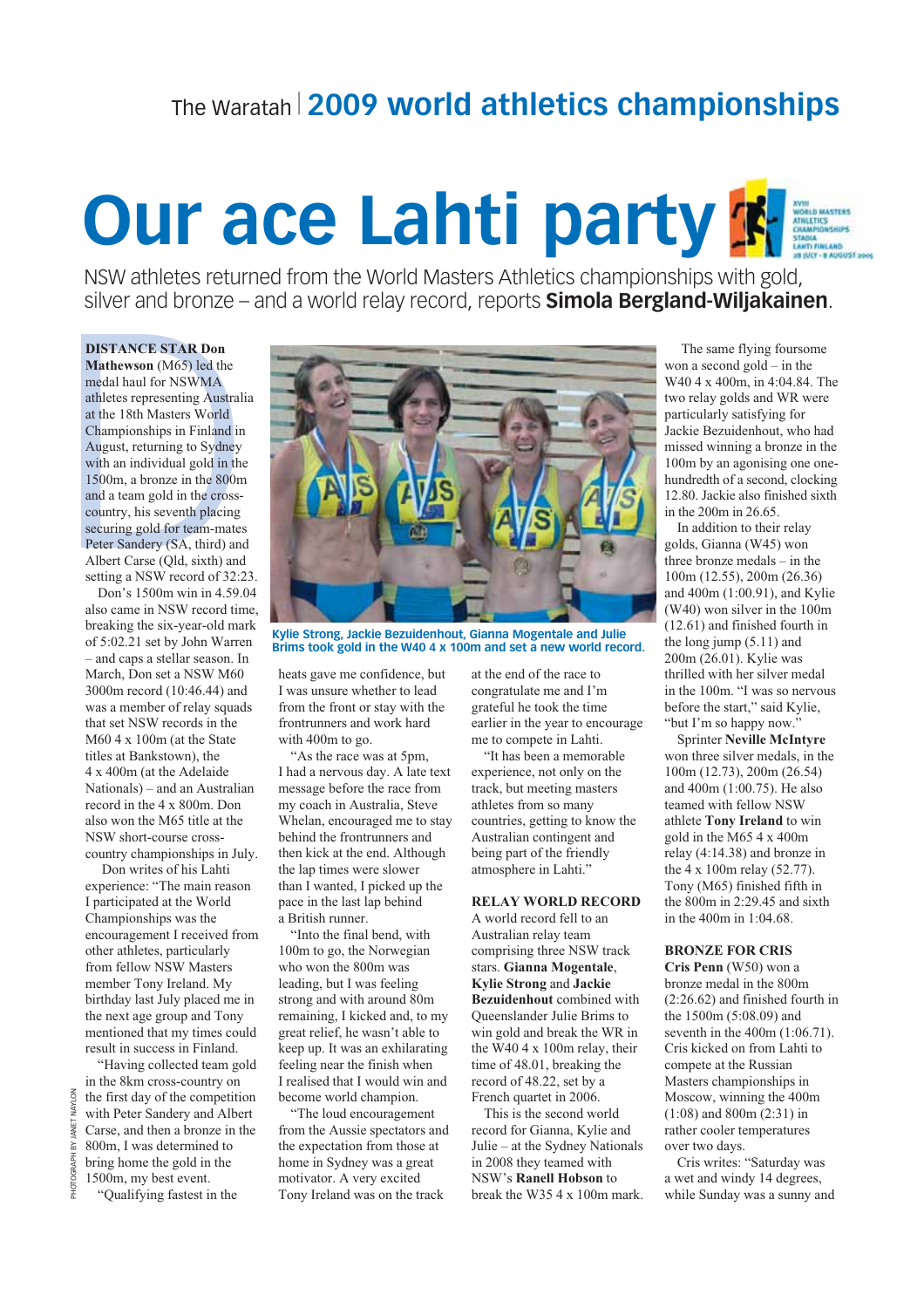and windy 11 degrees. How lucky that there was an indoor track for warming  $up - to$  the sound of Russian folk music. There were large plate-glass windows so you could look on to the main track to see what was happening. The call room was very formal, with us all being lined up in race order and the track official marching us to our start positions, counting in Russian: "One, two, one, two."

Robyn Suttor finished fifth in the  $100m$   $(14.04)$ , sixth in the  $200m(29.37)$  and eighth in the 400m (1:07.74). With Cris Penn in the team, Robyn finished fourth in the W50 4 x 400m relay in 5:01.12.

**Annette Mead finished** sixth in her semi of the 100m  $(15.76)$  and  $200$ m  $(33.01)$ . With Robyn Suttor also in the team. Annette's relay squad finished fourth in the W50 4 x 100m relay in 1:00.90.

#### **LONG JUMP FINALIST**

Janet Naylon was pleased to make the final of the long jump, where she finished 12th (4.15m). Janet writes: "I surprised myself in qualifying for the final. There were two pools and the automatic qualifying mark was 4.55m. I jumped 4.47m on my first attempt, which, at the completion of the two groups, turned out to be enough.

"Two days later, stiff and sore, I fronted for the final. I was just happy to be there, especially after losing my younger brother in July 2008. The emotional stress has had a much bigger physical impact than I could have imagined. There were days I would go to training but couldn't even get my feet off the ground, let alone run. I jumped okay, hitting the board each time and was consistent, but just not far enough and was certainly well below my usual standard. In hindsight, I'm happy with my efforts considering the disrupted preparation."

Janet finished sixth in her semi of the 100m (14.46), fifth in her 200m semi  $(30.31)$  – and Janet's 4 x 100m team, which included NSWMA's Donna Hiscox (W40), finished fifth in

the relay final. Donna finished eighth in the final of the 400m hurdles in 1:13.56. fifth in her semi-final of the 400m in 1:05.81 and was a member of the W35 relay squad that finished fourth in the W35 4 x 400m in 4:16.72.

**Stuart Paterson** (M50) was sixth in his heat of the 800m  $(2:19.36)$ , fourth in his heat of the 1500m (4:47.91) and his 4 x 400m relay squad, which included Wayne Marriott, finished eighth in 4:17.04. Wayne finished seventh in his semi of the M55 100m (13.12), fourth in his 200m quarterfinal (27.29) sixth in his semi of the 100m hurdles (18.61), fifth in the semi of the 400m hurdles  $(1:15.81)$  and fifth (with Conrad Burge) in the M55 4 x 100m relay (52.10).

### **GREECE LIGHTNING** Tony Morphis (M55).

representing Greece, finished sixth in his semi of the 100m  $(13.04)$  and second in his 200m quarter-final (27.12).

Karen Petley (W50), representing New Zealand, finished  $12th(35.13)$  in the 8km cross-country and 11th in the 5000m (20:52.71).

**Krzysztof Wardecki,** representing Poland, was fourth in his 100m semi-final  $(11.54)$  and seventh in his 200m semi (23.63).

Gayle Lee, who lives in Berlin, finished 17th in the W50 marathon in 3:47.54, while her sister, Jan Richards, who lives in Warwick, England, finished 33rd in the W45 division in 4:23.25. Both said the course was tough and the conditions hot. Gayle was delighted to run a PB but Jan said she found the second half of the race, which was very hilly, much harder than she expected.

#### **WELL DONE, USAIN**

Congratulations to Jamaica's **Usain Bolt** (M20) for breaking the world records for the 100m  $(9.58$  seconds) and  $200m$ (19.19 seconds) at the World Athletics Championships in Berlin in August. Usain will be eligible to compete as a guest at the NSW Masters State titles in 2017.

## The Waratah 2009 world athletics championships



**Robyn Suttor (left) and** Cris Penn in the 400m



Expatriate marathoning sisters Jan Richards (left) and Gayle Lee.





Above: Jackie Bezuidenhout shows off her 4 x 100m and 4 x 400m gold medals. Left: Kylie Strong finished fourth in the W40 long jump final.



Cris Penn, Jean Hampson (Qld), Heather Carr (Vic) and Robyn Suttor finished fourth in the W50 4 x 400m relay.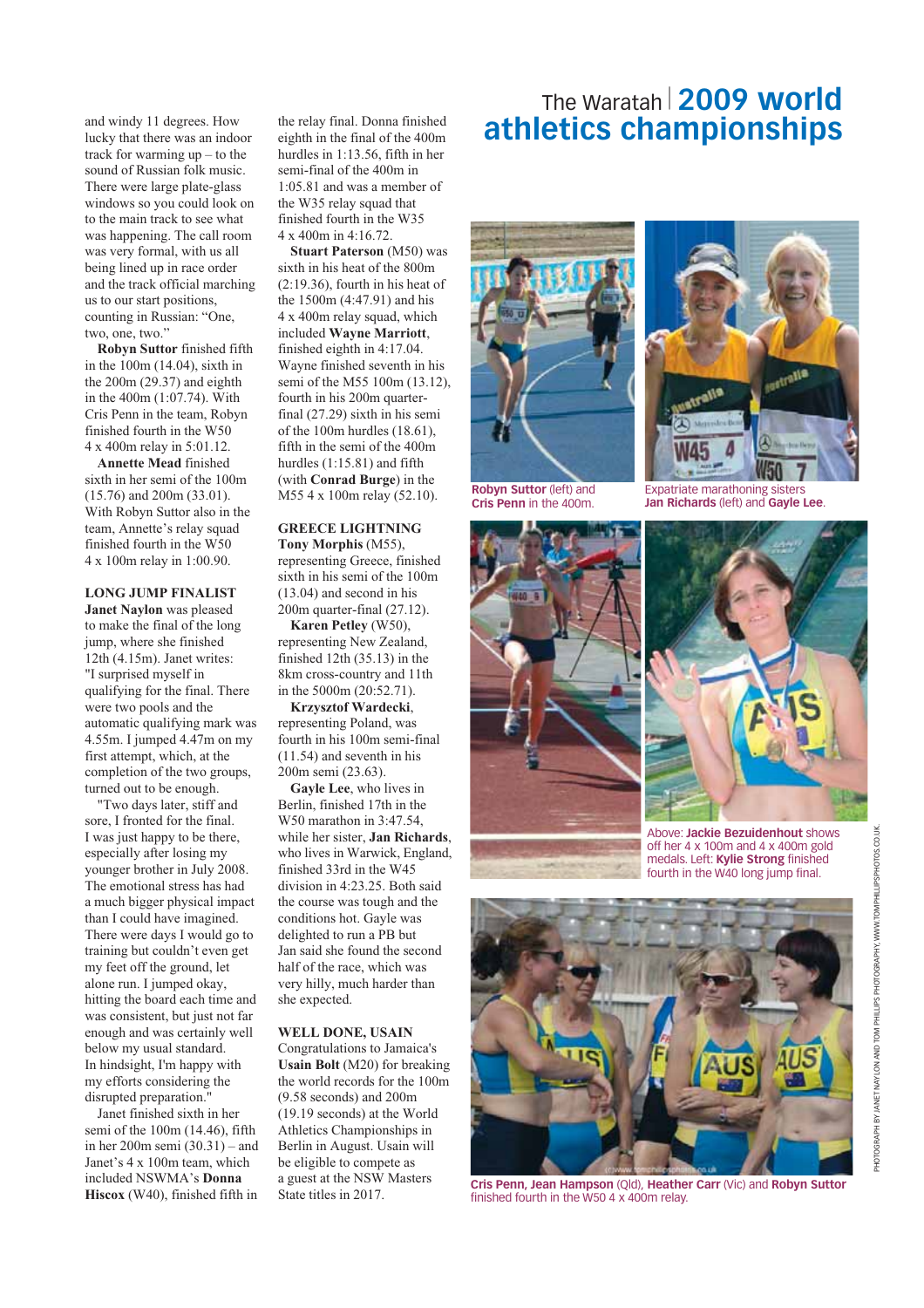## **Over and out**

World 800m champion from 2007 Tony Ireland returned from Lahti with a gold medal in the 4 x 400m relay. He describes what turned out to be his very last race.

**I DIDN'T KNOW IT at the** time, but I was about to make my final stride as a masters athlete. Coming to the handover, halfway through the M60 4 x 400m relay in Lahti, I was still feeling strong, and satisfied that I had done my job for the team.

Having battled with my wonky knees all meet, I had just hoped to stay upright, get into the team and do enough to help the other guys to win - we'd placed first, second, fifth and sixth in the final of the 400m and were raging favourites for the  $4 \times 400$ .

Everything starts well, with Nev McIntyre (who had a brilliant meet, winning three silvers) gathering in the field very quickly. However, soon after the 200m mark, he doesn't go ahead and, coming down the straight toward me, he seems to be struggling. Instead of having a clear lead, there are two athletes in front of me as I take the stick  $-I$  have a real job to do.

Fortunately, there is a little spring left in the body and after about 80 metres, we have back the lead and I'm able to keep running hard, determined that the Aussie singlet will stay in front. For the second time I have the thrill of coming into the straight hearing people cheering for Australia. Now Roy Fearnall (WA) is waiting for me: 10 more metres, pump it out, hold the baton up straight. "Go mate!" I yell and Rov is away. By the time I'm off the track and can look up. he is coming out of the bend with a 15m gap. We won't lose from here. Roy pushes further ahead and gives the great Col Buyers (the new world 200m and 400m champion!) an armchair ride for the gold.

As the race ends, we find that Nev had torn a calf muscle at the  $200m$  mark - and felt it

tear further as he battled down the last stretch. I don't know how he managed to complete the lap and keep us in the  $event - a$  hugely gutsy effort from a super runner and wonderful man.

#### **DOCTOR'S ORDERS**

In the week after Lahti, walking  $-$  in Cambridge, Kent and London - was truly painful. My knees were so sore and swollen that when I returned to Sydney and went for MRI scans. I also got a test to exclude deep vein thrombosis. There were no clots, but the extent of new damage to my knees made the medical advice clear: any further running would lead to major, permanent incapacity.

It was also obvious from the pictures and the experience of the last 18 months that I would never be able to run at full speed again. It was time to pack away the spikes and (literally) put the feet up.

What a time I've had in masters athletics! If anyone had told me six years ago what would happen, I would have thought them quite crazy. There have been sporting moments which, for more than 60 years, I thought only happened to other people: my first NSW championship, racing with, and sometimes beating men I regarded as legends: running for my country; the surreal moment of crossing the line to become a world champion: and the magical four minutes in Adelaide last Easter when we smashed a world relay record.

But masters athletics is more than this. Athletes, by nature, are competitive and solitary people and yet in masters there is also a genuine warmth of community and appreciation of one's fellows. Whether the favourite to win, or hopeful of running fifth in



Tony Ireland gets the baton safely to Roy Fearnall of WA in the M65 4 x 400m relay. Tony, Roy, Nev McIntyre and Queenslander Col Buyers won the gold in 4:14.38 to become world champions.

any given race. I shared the same level of sporting friendship and respect.

People of iconic standing took time to offer acceptance. encouragement and advice. And yes, I will name names: Peter Crombie (truly the spirit of masters athletics), John Warren, Norm Windred, Nev McIntyre, Gianna Mogentale and even Reg Austin, with whom I had the honour of running a relay last year. And others from all over Australia and so many other NSW friends who made time to share helpful experiences and offer mateship.

#### **WONDERFUL ADVICE**

There have been wonderful young women - Kylie Strong, Gianna Mogentale, Cris Penn. Ranell Hobson and many  $others - who have offered$ informed and appreciative comment on my efforts. Where else does this happen to a grandfather? There have been runners of all ages who have told me that in some way I have helped encourage or inspire their own efforts it can't get better than that.

Masters athletics has taught me new things about myself. I wouldn't have dreamed that, at my age, I could push myself so hard or feel so good. It has shown me new dimensions about capacities of mature people to perform despite limitations and even to regain performance levels after apparently disabling injuries remarkable. More wonderful still is the eagerness to find new goals and targets when age or injury reduces speed or strength, and even to look forward enthusiastically to getting older!

#### **RUNNING FREE**

A hymn I used to sing included the line: "For the thrill, the leap, the gladness,<br>Of our pulses flowing free..."

In my six years in masters athletics, there were wonderful moments of competitive achievement and equally wonderful interactions with fellow athletes There was also, from time to time, the beautiful sensation of running free and fast and just feeling great. I will have to find my kicks somewhere else in future, but the experiences I have collected will stay with me all my life and help me make better choices in how I spend that time.

Thank you, NSW Masters Athletics.

-TONY IRELAND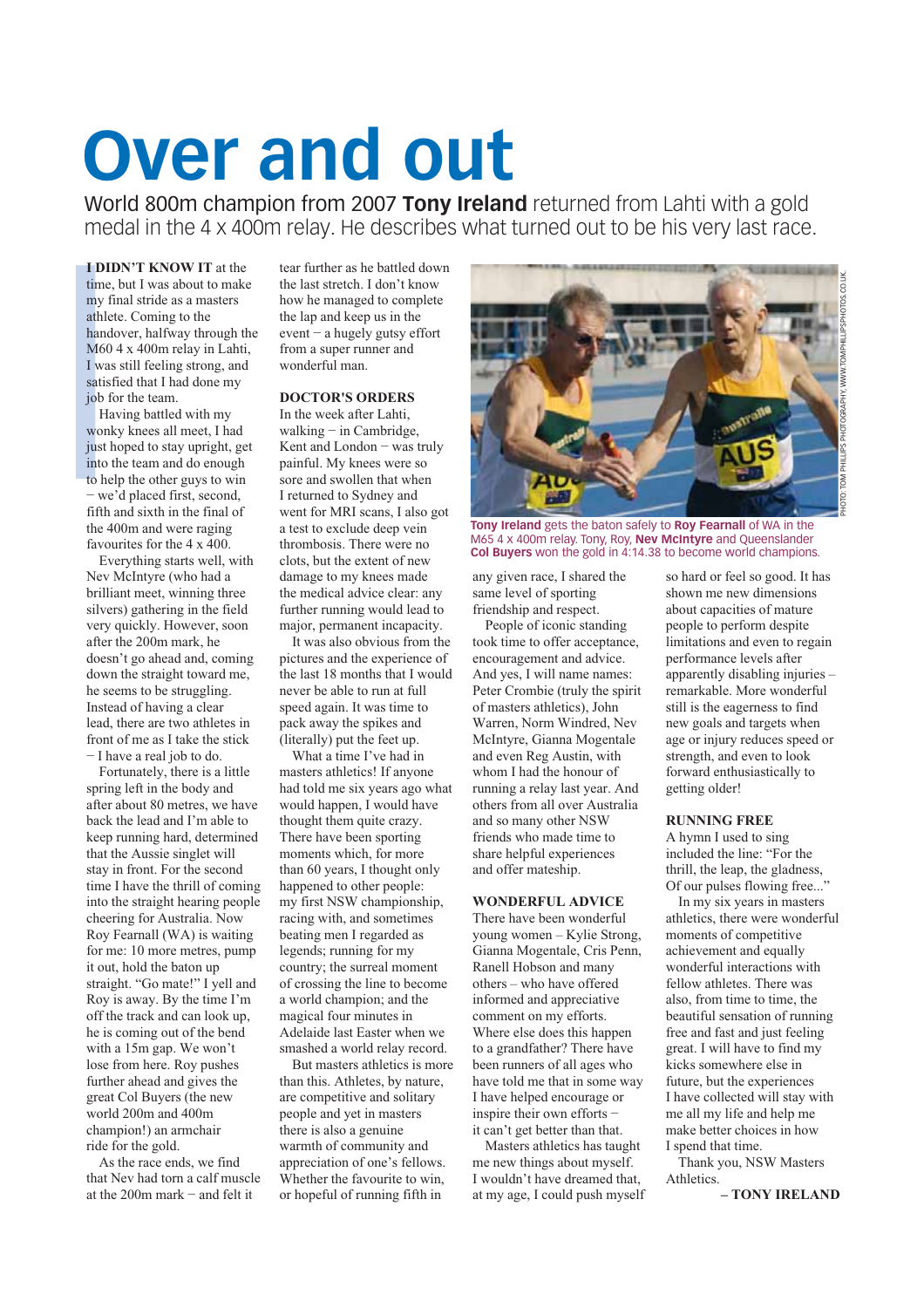## **Vale Roger**

Roger Green, one of Australia's most popular throws coaches. passed away in July after a heart attack. He had been in ill health for some time. A foundation member of the Australian Track and Field Coaches' Association in 1974, he was largely responsible for coach education in NSW. He coached athletes from international to school level and loved to share his vast knowledge with anyone who showed the slightest enthusiasm for throwing events. One of the first coaches in Australia to be awarded Level V accreditation, he guided Michelle Haage to the shot put final of the 2002 Commonwealth Games in Manchester. Roger coached many masters athletes, including Brett Sowerby, who here remembers his friend and mentor.



On July 10 this year, we were saddened by the unexpected passing of a great friend of athletics in Australia and especially NSW. I am talking about Roger Green.

There have been many tributes to Roger and it's clear that he held a special place in many people's lives. As one of those who called him friend. I would like to pay

tribute to another aspect of his coaching commitment.

I first qualified as a Level 2 coach (throws) in 1982. The course was held in Canberra. In the years that followed, I let my membership of AT&FCA lapse and in the early part of 2003, decided that I would do a refresher course. The convener was Roger, as he was for many of the NSW courses.

As a masters thrower, we all need some help with things and so I approached Roger during one of the course breaks and the conversation went something like this:

Me: "Roger, what would you say if I asked if you could take on another thrower in your squad?"

Roger (rolling his eyes as if anticipating another five-year-old with doting parents): "Who is it?"

Me: "Well, actually - it's me."

Roger (without hesitation): "Yes!"

Such was the man. Even though we had known each other for some time, his enthusiasm was infectious and genuine.

And so, a friendship was renewed. I didn't realise at the time that he also had other masters athletes in his squad. It was a treat to find Joyce Schmidt and Denise Palmer had been on the squad for some time. And we all got just the same attention as his other athletes. And the training programs and the guiding help. And the patience and commitment.

He was razor-sharp in his technical analysis and always treated us with consideration for our ageing bodies. The fact that he was glad to take us under his wing was, in my estimation, a sign of his devotion and approach to his craft.

When one of his rising young stars had a bad injury a couple of years ago, he carefully guided him through his surgery and rehabilitation and we now have an emerging international javelin thrower, thanks to Roger's encouragement, diligence and care.

All of us who worked with Roger are better athletes thanks to his love for what he did, his commitment and skill.

As well as this, I was able to renew a friendship with a special person. For that, I am truly grateful, as I know my fellow masters athletes are. Joyce, Denise and I will miss him greatly and will do our best to honour what he gave us.

Hail Roger and farewell.

## **RESULTS**

## **NSW SHORT WALKS TITLES (5km) Penrith, June 28**

| vv 40                                 |          |
|---------------------------------------|----------|
| <b>1. Suzanne Brown</b>               | 30:21.00 |
| W45                                   |          |
| 2. Mary Willis                        | 30:39.00 |
| 3. Salvina Agius                      | 33:04.00 |
| W55                                   |          |
| 1. Nancy Lloyd                        | 33:18.00 |
| 2. Judy Brown (first country athlete) | 37:59.00 |
| M45                                   |          |
| 1. Anthony Albanese                   | 27:34.00 |
| M50                                   |          |
| <b>2. Robert Osborne</b>              | 28:12.00 |
|                                       |          |

## **NSW LONG WALKS TITLES (15km) Harrington Park Lake, July 26**

| C4VV                |            |
|---------------------|------------|
| 1. Mary Willis      | 1:40:29.00 |
| <b>W40</b>          |            |
| 1. Suzanne Brown    | 1:42:15.00 |
| <b>W55</b>          |            |
| 1. Nancy Lloyd      | 1:48:39.00 |
| 2. Judy Brown       | 2:03:13.00 |
| M45                 |            |
| 1. Anthony Albanese | 1:28:07.00 |
| <b>M70</b>          |            |
| 1. Jim Seymon       | 1:40:14.00 |
|                     |            |

## **NSW SHORT-COURSE CROSS-COUNTRY TITLES, Upjohn Park, Dundas, July 31**

| <b>UVJJ</b> (JNIII)       |       |
|---------------------------|-------|
| 3. Christine Suffolk      | 20.00 |
| <b>W40 (5km)</b>          |       |
| 2. Lisa Harrison          | 19.25 |
| $W50$ (5km)               |       |
| 2. Karen Petley           | 21.03 |
| 7. Deborah Drennan        | 24.04 |
| <b>W65</b> (5km)          |       |
| 1. Dorothy Siepman        | 28.29 |
| <b>M35</b> (7.5km)        |       |
| 15. E. J. Davie           | 33.14 |
| $M40$ (7.5km)             |       |
| 6. Wayne Bulloch          | 27.01 |
| M45 (7.5km)               |       |
| 14. Brad Sharpe           | 31.11 |
| $M50$ (7.5km)             |       |
| 1. Keith Bateman          | 25.30 |
| 12. Peter Byrne           | 29.38 |
| 13. Ian Rose              | 29.54 |
| 14. Stuart Paterson       | 30.18 |
| $M55$ (7.5km)             |       |
| 2. Dennis Wylie           | 28.22 |
| <b>M60</b> (5km)          |       |
| 3. Noel Wright            | 21.18 |
| 4. Dennis Williams        | 21.45 |
| $M65$ (5km)               |       |
| 1. Don Mathewson          | 20.21 |
| 5. Geoffrey Francis       | 23.08 |
| 11. Graham Allomes        | 26.11 |
| <b>16. Vilis Gravitis</b> | 28.54 |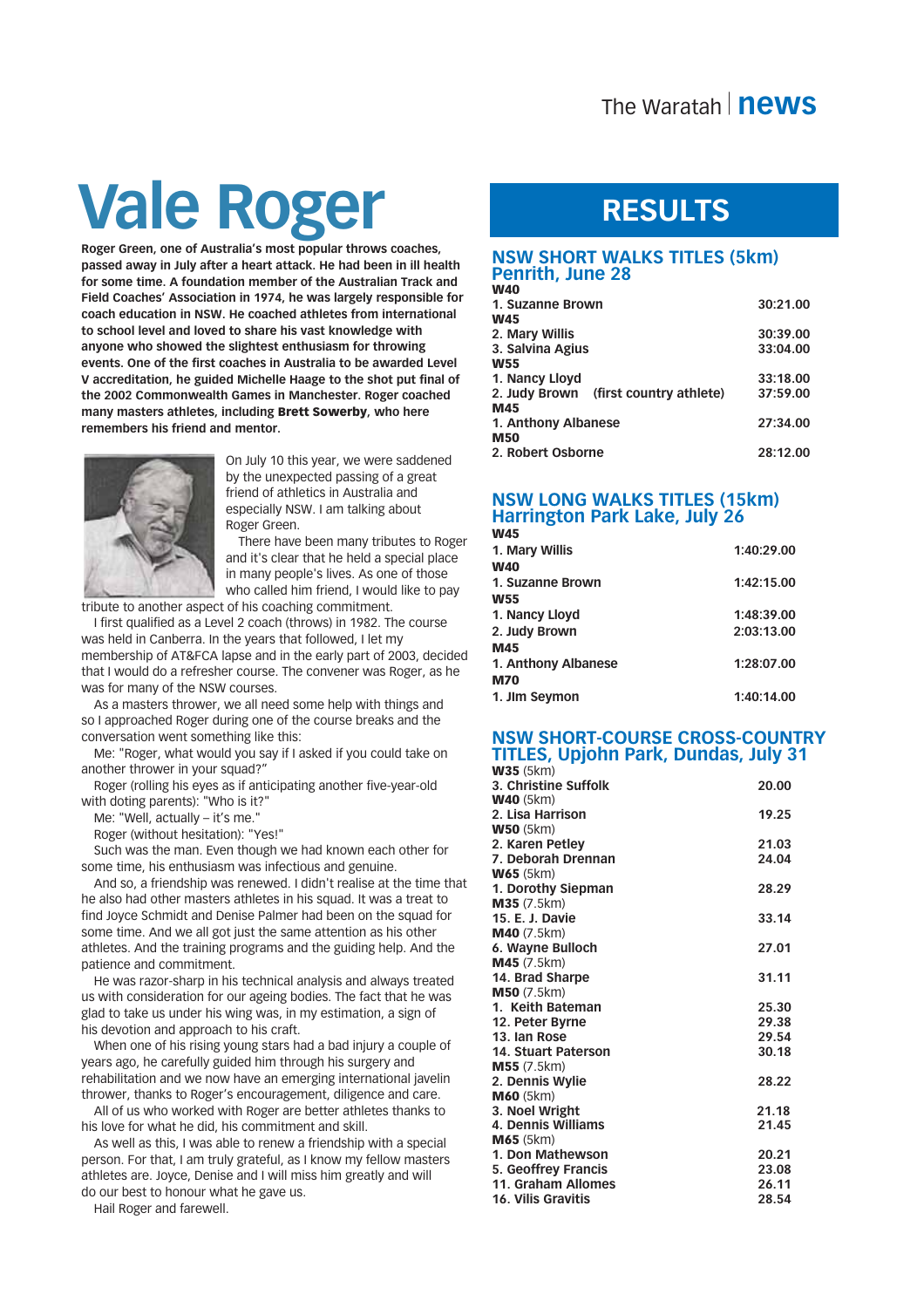## The Waratah | masters mile

## **Mastering the mile**

The Inaugural Masters Mile at The Ridge track on August 29 drew a field keen to be the first to hold the NSW record for the iconic distance.

**CONGRATULATIONS TO the eight** athletes who set NSW mile records at the inaugural Masters Mile run at The Ridge on Saturday, August 29.

NSWMA had not previously kept records for the mile, but decided to do so from this year.

Special congratulations to John Warren, whose time of 5:39.38 broke the Australian M70 mile record held by WA's David Carr of 5.45.7, set in 2002. Seven days earlier, at the same venue, John set a new NSW M70 1500m record of 5:18.17, improving Bryan Dean's mark of 5:28.89 set in Bankstown in 2001. John's time would have won the 1500m gold medal at this year's World Championships in Lahti.

The race was won by Keith Bateman, who also holds State records for the 1500m, 3000m, 10,000m, 10km road run and half-marathon. "Good show." said



The field readies for the inaugural NSWMA Masters Mile at The Ridge.



**Keith Bateman** 



**Lisa Harrison** 





**EJ Davie and Noel Wright** 



**Dennis Wylie** 



**James Harrison** 

### **NSWMA MASTERS MILE RESULTS**

The Ridge, Illawong, August 29

| <b>MEN</b>       |         |
|------------------|---------|
| M35              |         |
| 1 EJ Davie       | 5:53.14 |
| M50              |         |
| 1 Keith Bateman  | 4:41.76 |
| M55              |         |
| 1 Dennis Wylie   | 5:16.95 |
| M60              |         |
| 1 Noel Wright    | 5:45.62 |
| M65              |         |
| 1 James Harrison | 6:03.08 |
| <b>M70</b>       |         |
| 1 John Warren    | 5:39.38 |
| M75              |         |
| 1 Frank Dearn    | 9:52.73 |
|                  |         |
| WOMEN            |         |

 $W45$ 

1 Lisa Harrison 5:28.96

Keith of the first Masters Mile. "Well worth the trip and something to be encouraged for future seasons.'





**John Warren** clipped six seconds off the **Australian M70** mile record

**Above and left:** 

**Right: Frank Dearn** in action.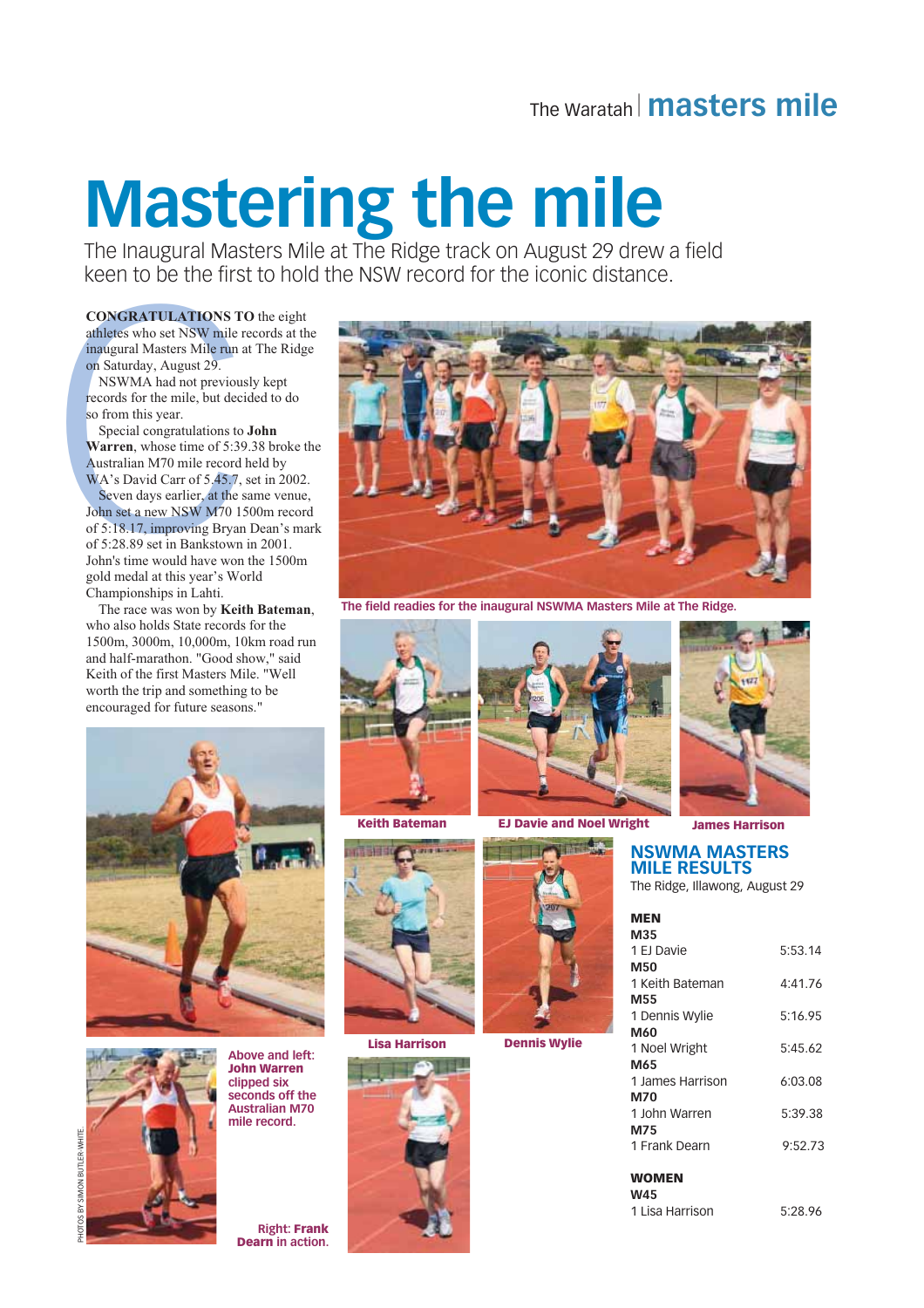## The Waratah | 2009 springwood throws day

# **Mountain muscle**

The eighth annual Springwood Throws Day drew a record field to the Blue Mountains and saw more than 30 new championship records set.

### **A BEAUTIFUL WARM**

spring day saw a record field  $(45$  entries in  $2009 -$ up from 38 last year) relishing the opportunity to blow away some cobwebs ahead of the World Masters Games, improve a PB or two  $-$  and see who could be first in line for a sausage sandwich.

Former NSW athlete Voitek Klimiuk (M50) travelled all the way from South Australia to compete, and the event, now in its eighth year, also drew throwers from the ACT. Central Coast, Southern Highlands, Goulburn and even "Vaucluse", wherever that is. Generally, throwers don't come from there (and judging by Simon's performances, they still don't).

With the strong field, there were more PBs set than you could point a pointy stick  $(say, a javelin)$  at – and meet records fell all over the place (15 to the men and 16 to the women), but thankfully not on anyone's head.

Among the record-breakers was NSWMA President Tony Baker, whose 10.90m eclipsed Ray Green's 2002 mark of 10.43m. "It was good to see Greg Nicol (M70) back after a pacemaker installation," says Tony. "He was in fine form, entertaining everyone in his unique style and doing a sterling job officiating.

"Geoff Crumpton performed well in the throws pentathlon at his first outing as an M55. Happy birthday! Also throwing well was **Ron Heeps**  $(M65)$  – particularly in the weight throw (a record 14.62m) - having had to adapt from a one-handed style used for this implement in Highland Games.

"Perhaps the standout performance on the day came from Leo Christopher (M65), a newcomer to masters, who launched the shot put a very impressive 12.31m, also a championship record."



**Leo Christopher (M65)** 



**Sharon Kingston (W35)** 



Jill Taylor (W50)



**Annette Tillman (W45)** 



#### **NEW SPRINGWOOD THROWS RECORDS M<sub>20</sub>**

|                                 | <b>Shot: Anatoly Kirievsky</b><br><b>Weight: Anatoly Kirievsky</b><br><b>Discus: Anatoly Kirievsky</b>         | 9.09m<br>9.18m<br>25.67m                 |
|---------------------------------|----------------------------------------------------------------------------------------------------------------|------------------------------------------|
|                                 | M35<br>Javelin: Daniel Brown                                                                                   | 52.09m                                   |
|                                 | <b>M50</b><br>Pentathlon: Voitek Klimiuk 3110 points                                                           |                                          |
|                                 | <b>M55</b><br>Shot: Tony Baker<br><b>Hammer:</b> Mark Johnston                                                 | 10.90m<br>40.42m                         |
| <b>Anatoly Kirievsky (M30)</b>  | <b>M60</b><br><b>Pentathion: Bob Banens</b>                                                                    | 4023 points                              |
|                                 | M65<br><b>Discus:</b> Leo Christopher<br>Hammer: Ron Heeps<br>Weight: Ron Heeps                                | 12.31m<br>35.73m<br>14.62m               |
|                                 | <b>M70</b><br><b>Hammer: Ron Simcock</b><br><b>Weight: Ron Simcock</b><br><b>Pentathion: Ron Simcock</b>       | 38.80m<br>13.98m<br>3991 points          |
|                                 | <b>W35</b><br><b>Shot:</b> Tatiana Sudarikova<br><b>Hammer:</b> Melissa Bonser<br>Javelin: Lynette Smith       | 10.64m<br>36.80m<br>34.08m               |
| Gabi Watts (W40)                | <b>W40</b><br><b>Shot:</b> Gabi Watts<br><b>Discus:</b> Gabi Watts                                             | 10.76m<br>36.10m                         |
|                                 | <b>W50</b><br><b>Discus: Heike Forth</b>                                                                       | 32.46m                                   |
|                                 | <b>W55</b><br>Shot: Denise Palmer<br><b>Discus: Denise Palmer</b><br>Pentathlon: Denise Palmer                 | 10.10m<br>27.99m<br>3695 points          |
|                                 | <b>W65</b><br><b>Shot: Mary Thomas</b><br>Hammer: Mary Thomas<br>Weight: Jan Banens<br>Pentathlon: Mary Thomas | 8.44m<br>34.19m<br>11.47m<br>4236 points |
| <b>Tatiana Sudarikova (W35)</b> | <b>W70</b><br><b>Discus: Joyce Schmidt</b><br>Javelin: Joyce Schmidt<br>Hammer: Joyce Schmidt                  | 17.43m<br>17.33m<br>22.94m               |
|                                 |                                                                                                                |                                          |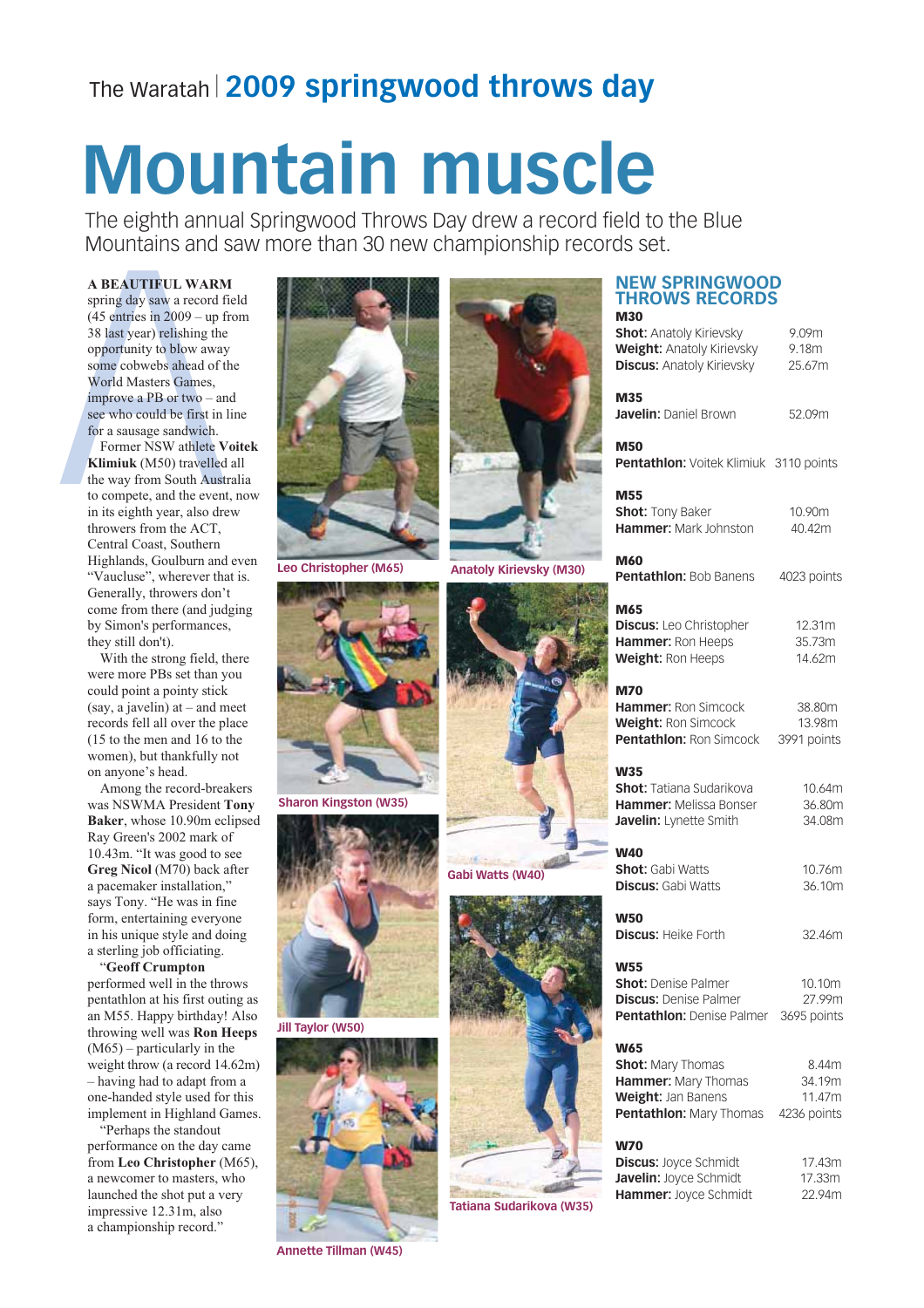## The Waratah Springwood throws day



**Robert Hanbury-Brown (M50)** 



**Melissa Bonser (W35)** 



**Andrew Atkinson-Howatt (M50)** 



**Ron Simcock (M70)** 



**Judy Brown (W55)** 



**Joyce Schmidt (W70)** 



**Brett Kingston (M35)** 

## **NEW COMPETITION RULES FROM WMA**

Several important changes to competition rules were approved at the World Masters Athletics General Assembly held in Lahti in August. . Updated WMA age-grading tables will become effective from May 1, 2010. The update takes into account the top 10 performances in an age group (when available), unlike the previous tables, which looked at the best performance in an age group. . The weight pentathlon will now be

called the throws pentathlon.

. The W75+ throwing implements will be 2kg shot. 2kg hammer. 0.75kg discus and 4kg weight.

• M80+ will now compete in the 200m hurdles instead of the 300m hurdles . The M60-69 100m hurdles will now have an approach of 12 metres to the first hurdle instead of the previous 16 metres. The hurdle height and spacings remain the same

. The M60-69 60m indoor hurdles will now have a 12m approach to the first hurdle instead of the previous 16m. . In all WMA-sanctioned events, the

"gun time" will be used in all cases where the chip or similar worn electronic timing device is used. • The establishment of a WMA

Racewalk Panel has been approved. The panel shall consist of racewalk judges selected and approved by WMA VP Non Stadia and will include experienced racewalk judges in masters athletics from several countries.

## **BECOME AN OFFICIAL**

If you're interested in gaining qualifications as an Athletics New South Wales official, ANSW have indicated they will hold free training at members' convenience. Please could members indicate their interest in taking up the opportunity by emailing sbutler-white@acp.com.au

## **MORE MASTERS EVENTS AT STATE RELAYS**

At the request of NSWMA, Athletics New South Wales has added four masters events to the annual State Relays, to be held at Blacktown Olympic Park on November 21 and 22. The events are men's and women's shot put, women's 200+4 x 100m relay and men's  $240+4 \times 100$ m relay. Our monthly eWaratahs will offer more information about the Relays nearer to the event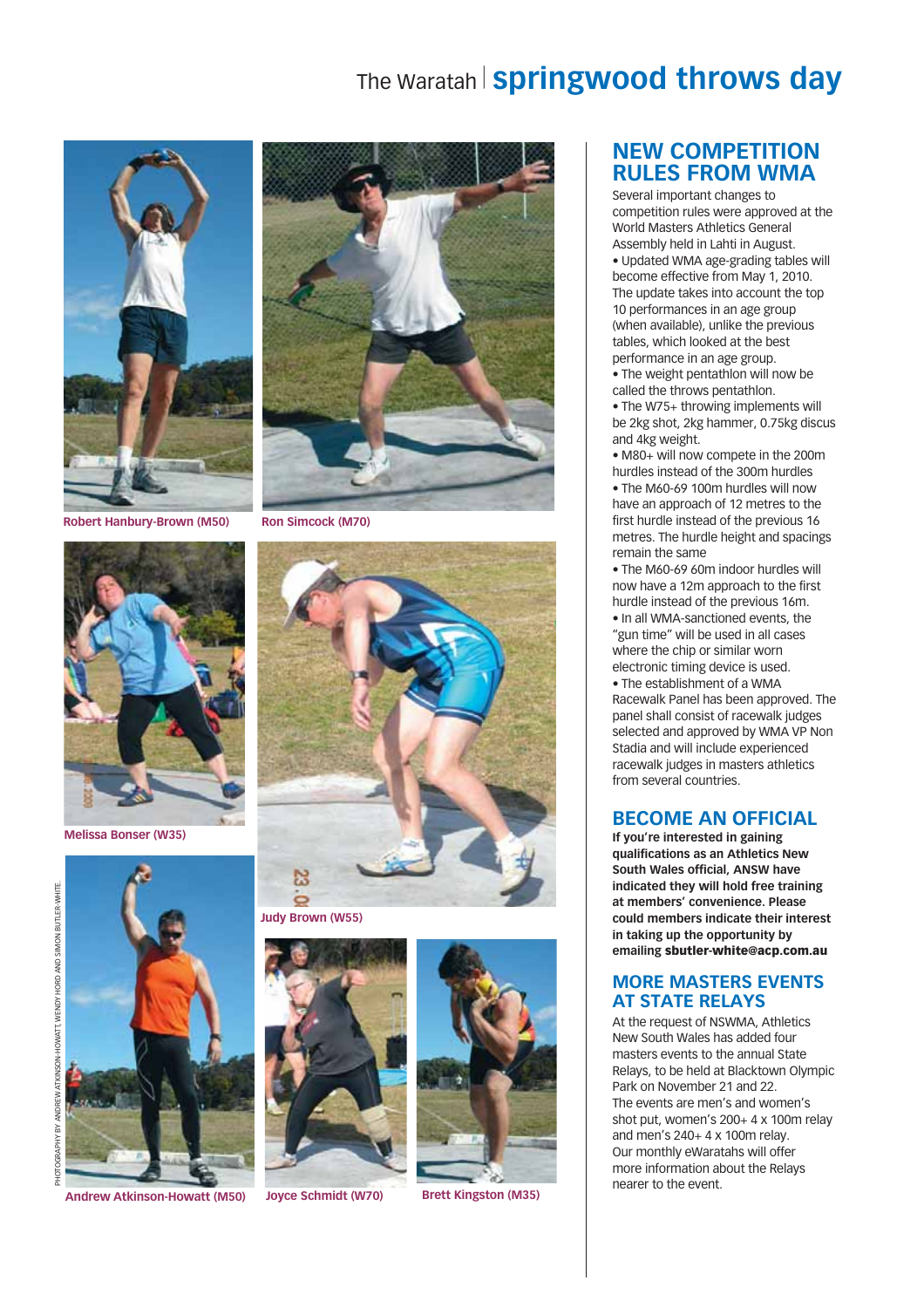## **MY FAVOURITE WORKOUT**

In each issue of The Waratah, we ask an athlete to share their favourite training session - or the one that they feel most helps them to achieve their goals. Here. W45 multi-eventer WENDY HORD tells how adding some triathlon-type training is improving her fitness.

**I HAVE SEVERAL** favourite workouts, but as I'm gearing up for the World Masters Games in October and the Pinkie Triathlon\* (200m swim/6km ride/2km run) at the end of September, here is my current favourite workout:

I ride 3km to the pool – this is mainly downhill and flat. Adjacent to the pool are a large number of netball courts, all beautifully flat and smooth, so I have loads of fun getting the heart rate up and riding five or six fast laps around the exterior of the courts – taking great care to avoid all those goal posts, of course.

I then hit the pool and swim 12 to 14 laps (mainly freestyle) – two slow laps to warm up the arms and shoulders, then two faster ones, then two with the paddles, then two fast without paddles. Then I'll swim two laps of backstroke to change the way the muscles are working (I've decided that reversing mirrors on a swim cap would a great invention for backstrokers, though they'd take all the fun out of crashing into other people). I do another two fast freestyle laps, then some warm-down laps.

I then walk six half-laps in the water with high knees to strengthen the lower back and to improve knee lift.

Out of the pool and onto the grass adiacent to the netball courts for a bit of running. I run four 400m laps at a steady pace with oneminute rests in between. The challenge is to maintain the same time and pace for all four laps.

Back onto the bike again for a few more fast laps around the netball courts (whoever said speed wasn't addictive?) and then back home. This is more work than riding to the pool, as it's uphill.

Should there be a bit of energy left in the tank when I reach home, 10 minutes with the punching bag, push-ups, squats and lunges leaves me with that all-round well-done feeling. Time then for 15 minutes of stretching to finish.

The beauty of this workout is that I can ramp it up or down depending on what else is happening that week. Individual segments can also be adjusted if particular muscle groups are making their presence felt at the time.

This workout provides the perfect balance to my other throws training sessions.



\* Triathlon **Pink raises** money for breast cancer. For more information go to www. triathlonpink. com.au. Maybe we could have a NSW **Masters team** next year!

Left: Wendy Hord at the 2009 Springwood Throws Day.

## **NSW MASTERS ATHLETICS LIMITED**

Postal Address: 8 Edinburgh Crescent. St Andrews, NSW 2566, Australia

> President Tony Baker Anthony.Baker@uts.edu.au

**Vice-presidents** Valmai Loomes valmai.loomes@campbellpage.com.au

> Keith James niames@vtown.com.au

> > Secretary

Mark Johnston 8 Edinburgh Crescent, St Andrews, NSW 2566 Phone: (02) 9820 2146 Mobile: 0419 914 915 secretary@nswmastersathletics.org.au

**Treasurer and Walks representative** 

Nancy Llovd Phone: 0411 270 393 treasurer@nswmasterathletics.org.au

Registrar

Jill Taylor 4A Greywood St, Cherrybrook NSW 2126 registrar@nswmastersathletics.org.au

> **Records Officer** Simon Butler-White sbutler-white@acp.com.au

> > **Awards Officer**

Jim McGrath 35 Sylvan Ave, East Lindfield, NSW 2070 fimcgrath7@bigpond.com

> **Field representative** Andrew Atkinson-Howatt iavelin3@optusnet.com.au

**Distance running representative** Dennis Wylie reachdennis1@optusnet.com.au

> **Uniforms Officer** Karen Petley karenpetlev@hotmail.com

**Waratah Editor** Simon Butler-White sbutler-white@acp.com.au

The Waratah is the official newsletter of NSWMA Inc. **Disclaimer:** the views expressed in the Waratah are not necessarily those of the NSWMA committee and office bearers. Letters to the editor can be mailed to 8 Edinburgh Crescent, St Andrews, NSW 2566 or emailed to sbutler-white@acp.com.au. NSWMA Inc reserves the right not to publish any letter deemed not to be in the best interests of the club.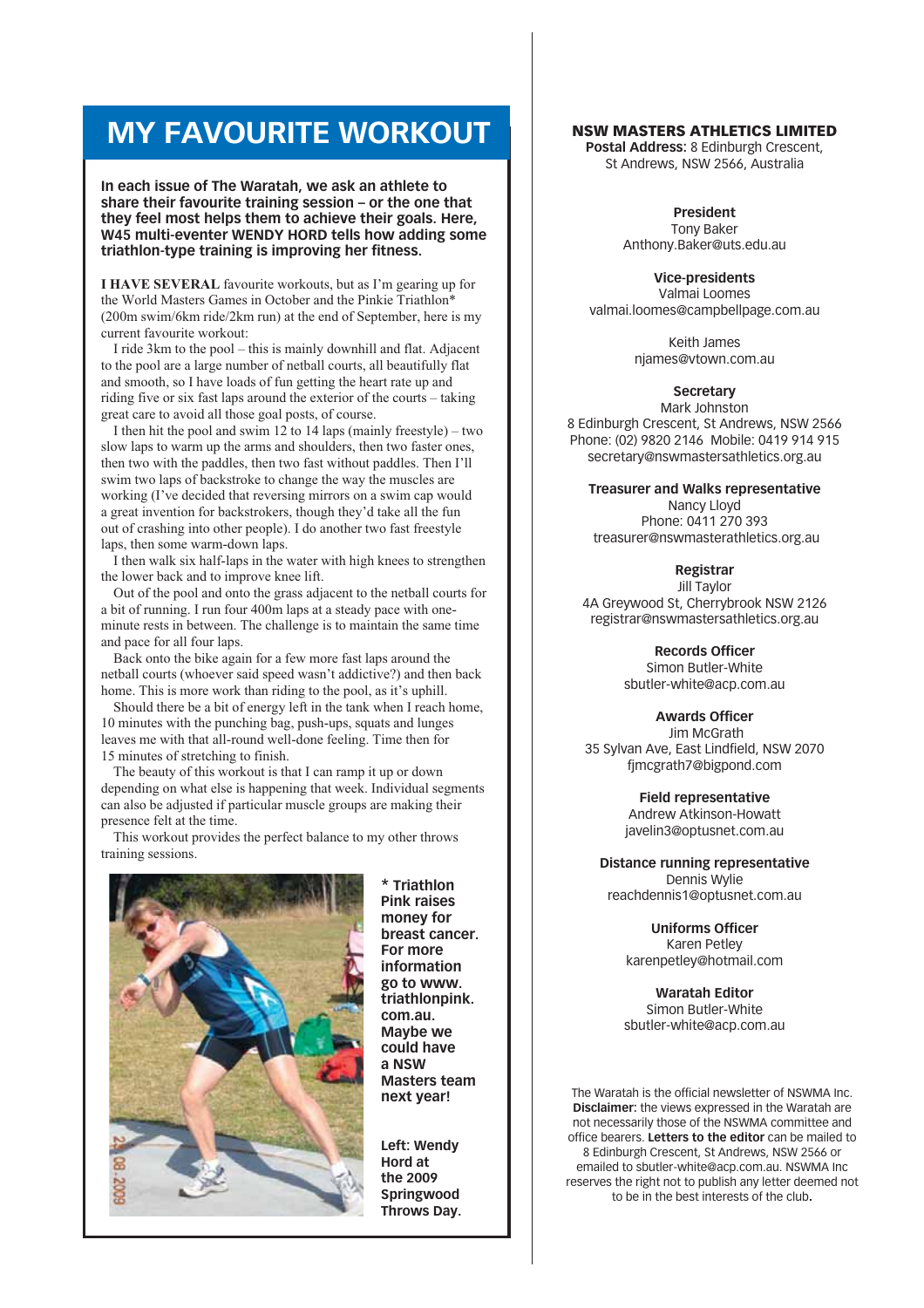## Lahti results  $\overline{\phantom{a}}$

| VV 33                               |          |
|-------------------------------------|----------|
| 4 x 100m relay                      |          |
| 5. Australia                        | 54.86    |
| (Janet Naylon, Amanda Coombe,       |          |
| Donna Hiscox, Toni Phillips)        |          |
| 4 x 400m relay                      |          |
| 4. Australia                        | 4:16.72  |
| (Toni Phillips, Donna Hiscox,       |          |
| Amanda Coombe, Suzy Cole)           |          |
| <b>W40</b>                          |          |
| 100m                                |          |
| 2. Kylie Strong                     | 12.61    |
| 4. Jackie Bezuidenhout              | 12.80    |
| 17. Janet Naylon                    | 14.46    |
| 200m                                |          |
| 4. Kylie Strong                     | 26.01    |
| 6. Jackie Bezuidenhout              | 26.65    |
| 18. Janet Naylon                    | 30.31    |
| 400m                                |          |
| 16. Donna Hiscox                    | 1:05.81  |
| 400m hurdles                        |          |
| 8. Donna Hiscox                     | 1:13.56  |
| Long jump                           |          |
| 4. Kylie Strong                     | 5.11m    |
| 12. Janet Naylon                    | 4.15m    |
| 4 x 100m relay                      |          |
| 1. Australia                        | 48.01 WR |
| (Gianna Mogentale, Julie Brims,     |          |
| Jackie Bezuidenhout, Kylie Strong)  |          |
| 4 x 400m relay                      |          |
| 1. Australia                        | 4:04.84  |
| (Kylie Strong, Jackie Bezuidenhout, |          |
| Gianna Mogentale, Julie Brims)      |          |
|                                     |          |

### **W45**

| W50                 |         |
|---------------------|---------|
| 33. Jan Richards    | 4.23.25 |
| Marathon            |         |
| 3. Gianna Mogentale | 1:00.91 |
| 400m                |         |
| 3. Gianna Mogentale | 26.36   |
| 200m                |         |
| 3. Gianna Mogentale | 12.55   |
| 100m                |         |

100m 5. Robyn Suttor 14.04 13. Annette Mead  $200m$ 6 Robvn Suttor 400m 1:06.71 7. Cris Penn 8. Robyn Suttor 1:07.74 800m 3. Cris Penn 2:26.62 1500m 4. Cris Penn 5:08.09 5000m 20:52.71 11. Karen Petley 8km cross-country 12. Karen Petley **Marathon** 3.47.54 17. Gayle Lee  $4 \times 100$ m relay 4. Australia 1:00.90

| (Annette Mead, Dawn Hartigan,<br>Heather Carr, Robyn Suttor)<br>4 x 400m relay<br>4. Australia<br>(Robyn Suttor, Cris Penn,<br>Heather Carr, Jean Hampson) | 5:01.12 |
|------------------------------------------------------------------------------------------------------------------------------------------------------------|---------|
| <b>M40</b>                                                                                                                                                 |         |
| 100m                                                                                                                                                       |         |
| 9. Krzysztof Wardecki                                                                                                                                      | 11.54   |
| 200m                                                                                                                                                       |         |
| 14. Krzysztof Wardecki                                                                                                                                     | 23.63   |
| <b>M50</b><br>800m<br>28. Stuart Paterson                                                                                                                  | 2:19.36 |
| 1500m                                                                                                                                                      |         |
| 19. Stuart Paterson                                                                                                                                        | 4.47.91 |
| 4 x 400m relay                                                                                                                                             |         |
| 8. Australia                                                                                                                                               | 4:17.04 |
| (Wayne Marriott, Roscoe McDonnell,<br><b>Stuart Paterson, Bob Pearce)</b>                                                                                  |         |
| <b>M55</b><br>100m                                                                                                                                         |         |

| 100m                          |         |
|-------------------------------|---------|
| 12. Tony Morphis              | 13.04   |
| 13. Wayne Marriott            | 13.12   |
| 100m hurdles                  |         |
| 10. Wayne Marriott            | 18.61   |
| 400m hurdles                  |         |
| 11. Wayne Marriott            | 1.15.81 |
| 4 x 100m relay                |         |
| 5. Australia                  | 52.10   |
| (Bob Pearce, Stephen Baird,   |         |
| Wayne Marriott, Conrad Burge) |         |
|                               |         |

## **M65**

15.76

29.37

35.13

| 100m                             |         |
|----------------------------------|---------|
| 2. Neville Mcintyre              | 12.73   |
| 200m                             |         |
| 2. Neville McIntyre              | 26.54   |
| 400m                             |         |
| 2. Neville McIntyre              | 1:00.75 |
| 6. Tony Ireland                  | 1:04.68 |
| 800m                             |         |
| 3. Don Mathewson                 | 2:27.24 |
| 5. Tony Ireland                  | 2:29.45 |
| 1500m                            |         |
| 1. Don Mathewson                 | 4:59.04 |
| 4 x 100m relav                   |         |
| 3. Australia                     | 52.77   |
| (Roy Fearnall, Colin Buyers,     |         |
| Tony Ireland, Neville McIntyre)  |         |
| 4 x 400m relav                   |         |
| 1. Australia                     | 4:14.38 |
| (Neville McIntyre, Tony Ireland, |         |
| Roy Fearnall, Colin Buyers)      |         |
| 8km cross-country                |         |
| 7. Don Mathewson                 | 32.23   |
| <b>Cross-country team event</b>  |         |
| 1. Australia                     |         |
| (Peter Sandery, Bert Carse,      |         |
| Don Mathewson)                   |         |
|                                  |         |
|                                  |         |

## **RESULTS**

## **NSW HALF MARATHON** TITLES, Bankstown,<br>August 16 (NSWMA results)

| M35                |         |
|--------------------|---------|
| 1 EJ Davie         | 1.38.14 |
| M40                |         |
| 1 Wayne Bulloch    | 1.18.54 |
| 2 Stephen Hinwood  | 1.21.35 |
| 3 Neil Anderson    | 1.33.44 |
| M45                |         |
| 1 Jamie Harrison   | 1.13.38 |
| 2 Garry Wolmsley   | 1.38.17 |
| <b>M50</b>         |         |
| 1 Ian Rose         | 1.29.10 |
| M55                |         |
| 1 Dennis Wylie     | 1.23.40 |
| <b>M60</b>         |         |
| 1 Dennis Williams  | 1.44.05 |
| <b>W65</b>         |         |
| 1 Dorothy Siepmann | 2.04.47 |

## **NEW NSW RECORDS**

| <b>W40</b>                                      |            |
|-------------------------------------------------|------------|
| <b>Mile</b> Lisa Harrison                       | 5:28.96    |
| Illawong, August 29                             |            |
| <b>W45</b>                                      |            |
| 60m Gianna Mogentale                            | 8.06 AR    |
| Illawong, July 18                               |            |
| <b>W60</b>                                      |            |
| <b>Half-marathon</b>                            |            |
| Dorothy Siepmann                                | 2:03.42    |
| Sydney, May 17                                  |            |
| <b>M30</b>                                      |            |
| <b>Half-marathon</b>                            |            |
| Dean Harris                                     | 1:30.58    |
| Burnley (Vic), September 7, 2008                |            |
| M35                                             |            |
| Mile EJ Davie                                   | 5:53.14    |
| Illawong, August 29                             |            |
| M40                                             |            |
| Half-marathon Wayne Bulloch                     | 1.18.54    |
| Bankstown, August 16                            |            |
| <b>M50</b>                                      |            |
| Mile Keith Bateman.                             | 4:41.76    |
| Illawong, August 29                             |            |
| <b>Half-marathon Keith Bateman</b>              | 1:12.13    |
| Gold Coast, July 5                              |            |
| M55                                             | 5:16.95    |
| <b>Mile Dennis Wylie</b><br>Illawong, August 29 |            |
| <b>M60</b>                                      |            |
| <b>Mile Noel Wright</b>                         | 5:45.62    |
| August 29, Illawong                             |            |
| M65                                             |            |
| 1500m Don Mathewson                             | 4:59.04    |
| Lahti (Finland), August 6                       |            |
| <b>Mile</b> James Harrison                      | 6:03.08    |
| Illawong, August 29                             |            |
| <b>M70</b>                                      |            |
| 1500m John Warren                               | 5:18.17    |
| Illawong, August 22                             |            |
| Mile John Warren                                | 5:39.38 AR |
| Illawong, August 29                             |            |
| <b>M75</b><br>60m Richard Hughes                | 9.56       |
| Illawong, July 25                               |            |
| Mile Frank Dearn                                | 9.52.73    |
| Illawong, August 29                             |            |
|                                                 |            |